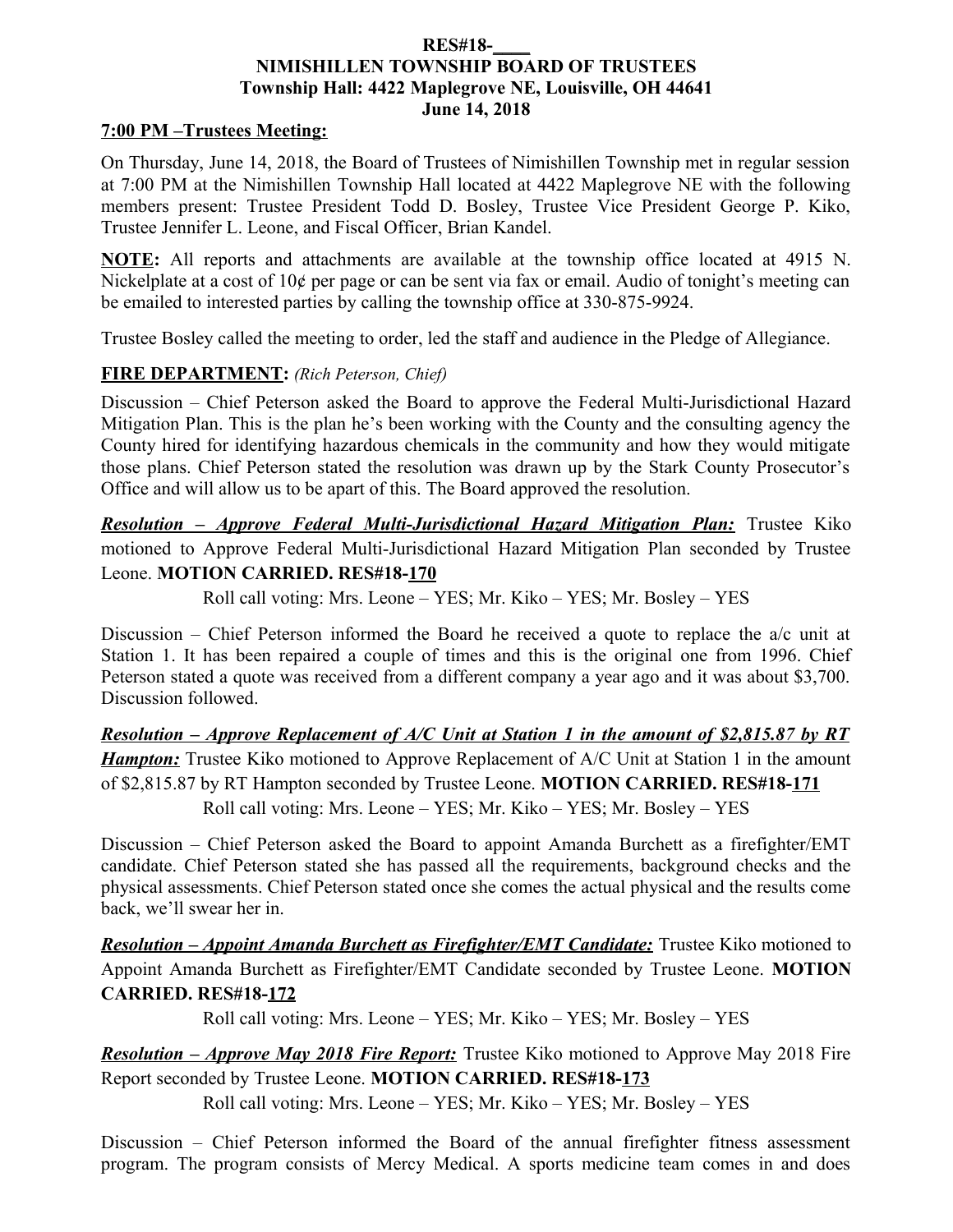assessments with our firefighters and then comes up with a plan for them. They also do a physical assessment called Combat Challenge at Stark State. Discussion followed.

Discussion – Chief Peterson wanted to thank Kehl Florists for donation of flowers for the fire stations.

### **ROAD DEPARTMENT:** *(Jamie May, Interim Rd. Superintendent)*

Discussion – Interim Road Superintendent Jamie May informed the Board they received the estimate from the Stark County Engineers for the 2018 paving program. The County's estimate is  $$310,091$ . Mr. May stated this is the 1<sup>st</sup> year that he can remember the County's estimate was under their estimate. Mr. May informed the Board his estimate was \$325,000, almost to \$326,000. Trustee Bosley asked for Mr. May's recommendations on which parts they should do. Mr. May stated he would like to do all of them. Fiscal Officer Brian Kandel stated there is \$224,000, almost \$225,000 remaining in contracts. Mr. Kandel stated they will need a resolution to advertise, so they will send out the County's estimate, which is part of the bid package. Once they get the bids, the Board can decide which parts to do. Discussion followed.

*Resolution – Approve June 14, 2018 Road Report:* Trustee Kiko motioned to approve the Road Report for June 14, 2018 seconded by Trustee Leone. **MOTION CARRIED. RES#18-174** Roll call voting: Mrs. Leone – YES; Mr. Kiko – YES; Mr. Bosley – YES

# *OPEN SEALED QUOTES AND AWARD ROAD SWEEPING CONTRACT:* The following two (2) quotes were received:

- Sky Sweeping from Canton, Oh \$5,400.00
- Reilly Sweeping, Inc. from Walton Hills, Ohio \$5,800.00

Discussion – After reviewing the quotes for the Street Sweeping, the Board decided on Sky Sweeping.

*Resolution – Award Street Sweeping Contract for Sky Street Sweeping in the amount of \$5,400:* Trustee Bosley motioned to Award Street Sweeping Contract for Sky Street Sweeping in the amount of \$5,400 seconded by Trustee Kiko. **MOTION CARRIED. RES#18-175** Roll call voting: Mrs. Leone – YES; Mr. Kiko – YES; Mr. Bosley – YES

**Open sealed bids for the 2018 South Side of Francesca Street Project:** The sealed bids for the 2018 South Side of Francesca Street Sewer Project were opened and read aloud. The following bids were received: *(Copy Attached)*

Utility Contracting Inc. of Youngstown, Ohio 44509-0367

- Wenger Excavating Inc. of Dalton, Ohio 44618
- DiPietro Excavating Inc. of East Canton, Ohio 44730
- Bachtel Excavating Inc. of Massillon, Ohio 44646
- Easton Construction Inc. of North Canton, Ohio 44720
- J.S. Bova Excavating LLC of Struthers, Ohio 44471
- Allison Contracting LLC of Wellsville, Ohio 43968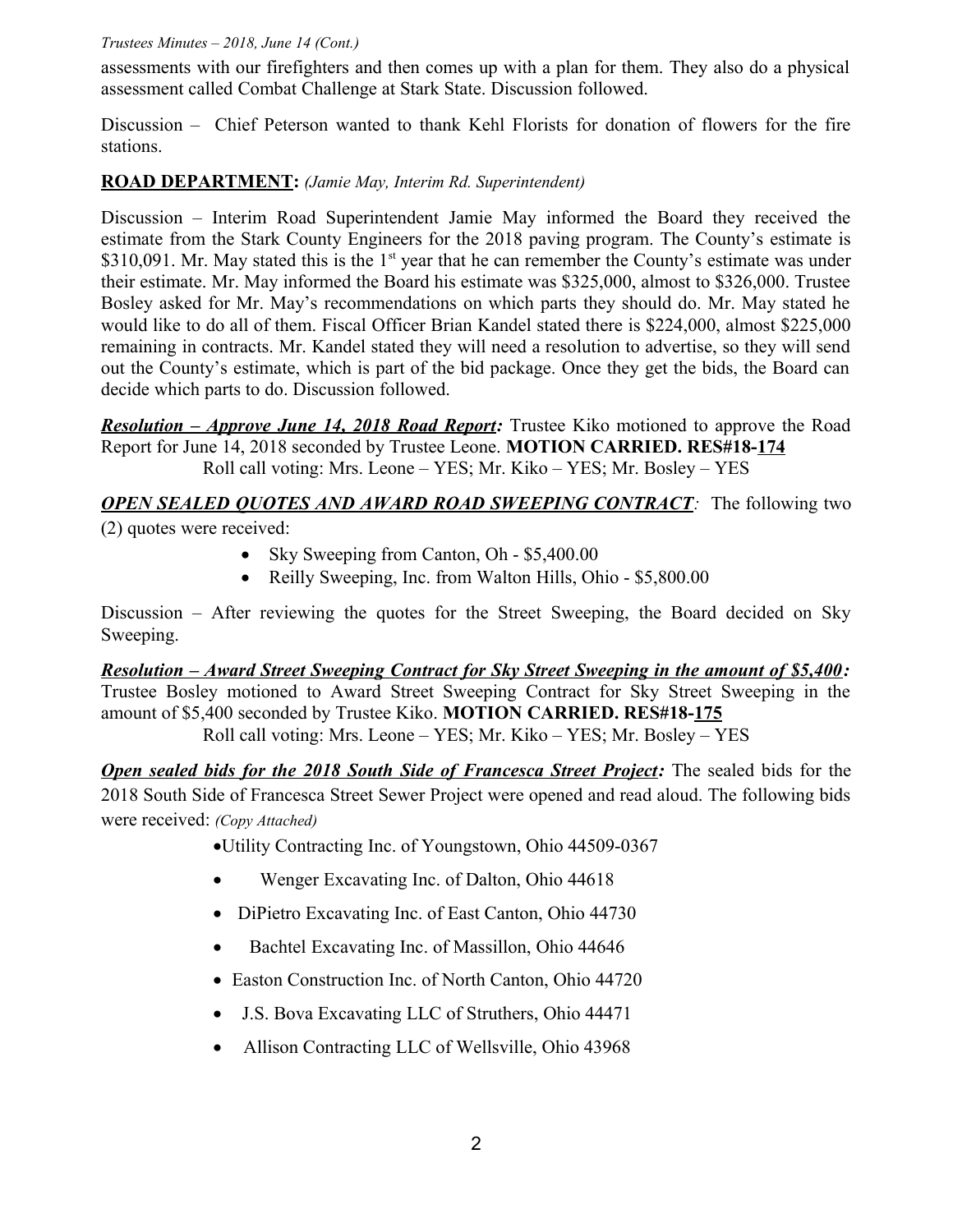Discussion – Trustee Bosley asked if anyone is prepared to award the bid tonight or if they would like to think about it. Trustee Kiko stated he drove by the properties and the whole street after the last heavy rains. Trustee Kiko stated he drove past the retention ponds at the apartments and they were not up at all and they didn't rise that much. Trustee Kiko stated he looked down Francesca and it wasn't bad, no flooding, he didn't see anything come over the driveways. Trustee Kiko stated that this was just 1 instance and to him thinks there's bigger projects that need looked at. Trustee Kiko stated he hasn't had a chance to look at Broadview, which could be a serious issue coming up as well. Trustee Kiko asked Jamie for his thoughts. Mr. May stated he thinks we ought to go with Broadview and he is not sure where we are at with money. Trustee Leone stated she wanted more time to research and meet with the person who did the site plan for the north side, what all went into that, and why they chose not to do the south side. After much discussion, it was tabled to the next meeting.

Discussion – Interim Road Superintendent Jamie May asked the Board to hold a Road Dept. Work Session. Mr. May would like to discuss what we have for money, what we're going to pave, what we have for the asphalt drag box, and any projects we have going on. Trustee Bosley asked Mr. May what he has planned between now and the next meeting. Mr. May stated try to do some ditching and there is a lot of drag box work to do. After discussion, the Board decided to have a work session prior to the next meeting on Thursday, June 28, 2018 at 6:30 p.m.

**Resolution – Road Work Session for June 28<sup>th</sup> at 6:30 p.m.:** Trustee Kiko motioned for Road Work Session for June 28<sup>th</sup> at 6:30 p.m. seconded by Trustee Leone. **MOTION CARRIED. RES#18-176**

Roll call voting: Mrs. Leone – YES; Mr. Kiko – YES; Mr. Bosley – YES

*Resolution – Advertise for the 2018 Road Paving Bid:* Trustee Kiko motioned to advertise for the 2018 Road Paving Bid seconded by Trustee Leone. **MOTION CARRIED. RES#18-177** Roll call voting: Mrs. Leone – YES; Mr. Kiko – YES; Mr. Bosley – YES

# **ZONING DEPARTMENT:** *(Jeff Shipman, Zoning Inspector)*

*Resolution – Approve June 14, 2018 Zoning Report:* Trustee Kiko motioned to approve the Zoning Report for June 14, 2018 seconded by Trustee Leone. **MOTION CARRIED. RES#18-178** Roll call voting: Mrs. Leone – YES; Mr. Kiko – YES; Mr. Bosley – YES

*Resolution – Approve May 2018 Zoning Report for Stark County Auditor:* Trustee Kiko motioned to approve the May 2018 Zoning Report for Stark County Auditor seconded by Trustee Leone. **MOTION CARRIED. RES#18-179**

Roll call voting: Mrs. Leone – YES; Mr. Kiko – YES; Mr. Bosley – YES

# **FISCAL OFFICER:** *(Brian Kandel)*

Discussion – Fiscal Officer Brian Kandel informed the Board there are 2 levies up for renewal. They will expire at the end of 2019 and the earliest they can be on the ballot would be November of this year.

# *Resolution – Requesting to the SCA to certify to the Township the total current tax valuation of*

# *the subdivision and dollar amount of the revenue that would be generated by a 1 mill Road Levy :*

Trustee Kiko motioned to Requesting to the SCA to certify to the Township the total current tax valuation of the subdivision and dollar amount of the revenue that would be generated by a 1 mill

Road Levy seconded by Trustee Leone. **MOTION CARRIED. RES#18-180**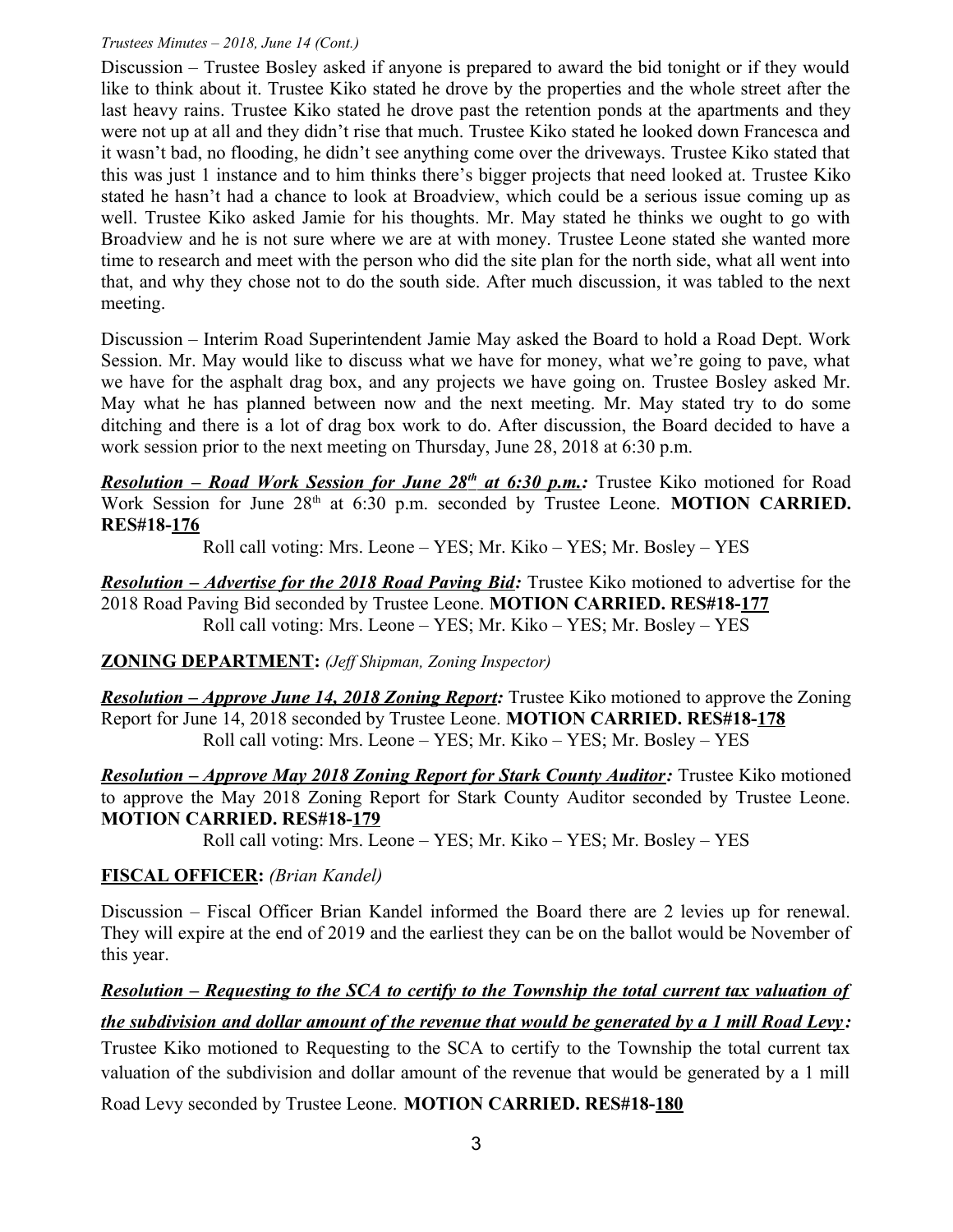Roll call voting: Mrs. Leone – YES; Mr. Kiko – YES; Mr. Bosley – YES *Resolution – Requesting to the SCA to certify to the Township the total current tax valuation of*

*the subdivision and dollar amount of the revenue that would be generated by a 5 mill Fire Levy:*

Trustee Kiko motioned to Requesting to the SCA to certify to the Township the total current tax valuation of the subdivision and dollar amount of the revenue that would be generated by a 5 mill

Fire Levy seconded by Trustee Leone. **MOTION CARRIED. RES#18-181**

Roll call voting: Mrs. Leone – YES; Mr. Kiko – YES; Mr. Bosley – YES

# **CONCERNS OF CITIZENS:**

*Dawne Friedman of 5362 Francesca* stepped to the podium regarding:

• South Side of Francesca Project

Discussion – Ms. Friedman expressed her disappointed to the Board about them putting off the South side of Francesca Project. Much discussion followed.

*Donna Fuller of 5857 Rosedale* stepped to the podium regarding:

- Concern about Francesca
- Zoning Hours
- Newsletter

Discussion – Ms. Fuller expressed her concern to the Board about the South side of Francesca Project and concern for her neighbor's who are experiencing water issues. Ms. Fuller asked Zoning Inspector Jeff Shipman about what his office hours are. Mr. Shipman stated his hours are 3 p.m. to 6 p.m., 5 days a week and all day long on the phone. Mr. Shipman stated he has a phone and you can call anytime. Discussion followed.

*Jim Duplain of 4320 Swallen* stepped to the podium regarding:

- $\bullet$  4344 Swallen high grass complaint
- Thank you to Rich

Discussion – Mr. Duplain expressed his concern about the high grass at 4344 Swallen Ave. Zoning Inspector Jeff Shipman stated an email was received today from the owner of the property saying he will be going to come out next week to cut it. Mr. Duplain thanks Chief Peterson for coming out and cutting a fallen tree. Discussion followed.

**Bob Kraus of 7506 Bentler Ave.** stepped to the podium regarding:

- Questions about recycling bins
- Township Sign on Easton missing
- $\bullet$  High grass complaint at the corner of Easton & Columbus
- Possibly changing the zoning of size of Accessory Buildings

Discussion – Mr. Kraus asked Interim Road Superintendent Jamie May how many trucks come to pick up the recycling bins & about a missing sign on Easton. Mr. May stated the cardboard and the newspaper bins are loaded into the same truck and the plastic & metal is in a different truck. Mr. May stated he will take a look at the missing sign. Mr. Kraus informed Zoning Inspector Jeff Shipman about high grass on a property on the corner of Easton  $&$  Columbus. Mr. Kraus asked the Board if they could possibly change the zoning to have a maximum amount of accessory buildings allow on a property. Trustee Bosley stated they can definitely look into it but that is something for the Zoning Commission is who would need to talk to. Discussion followed.